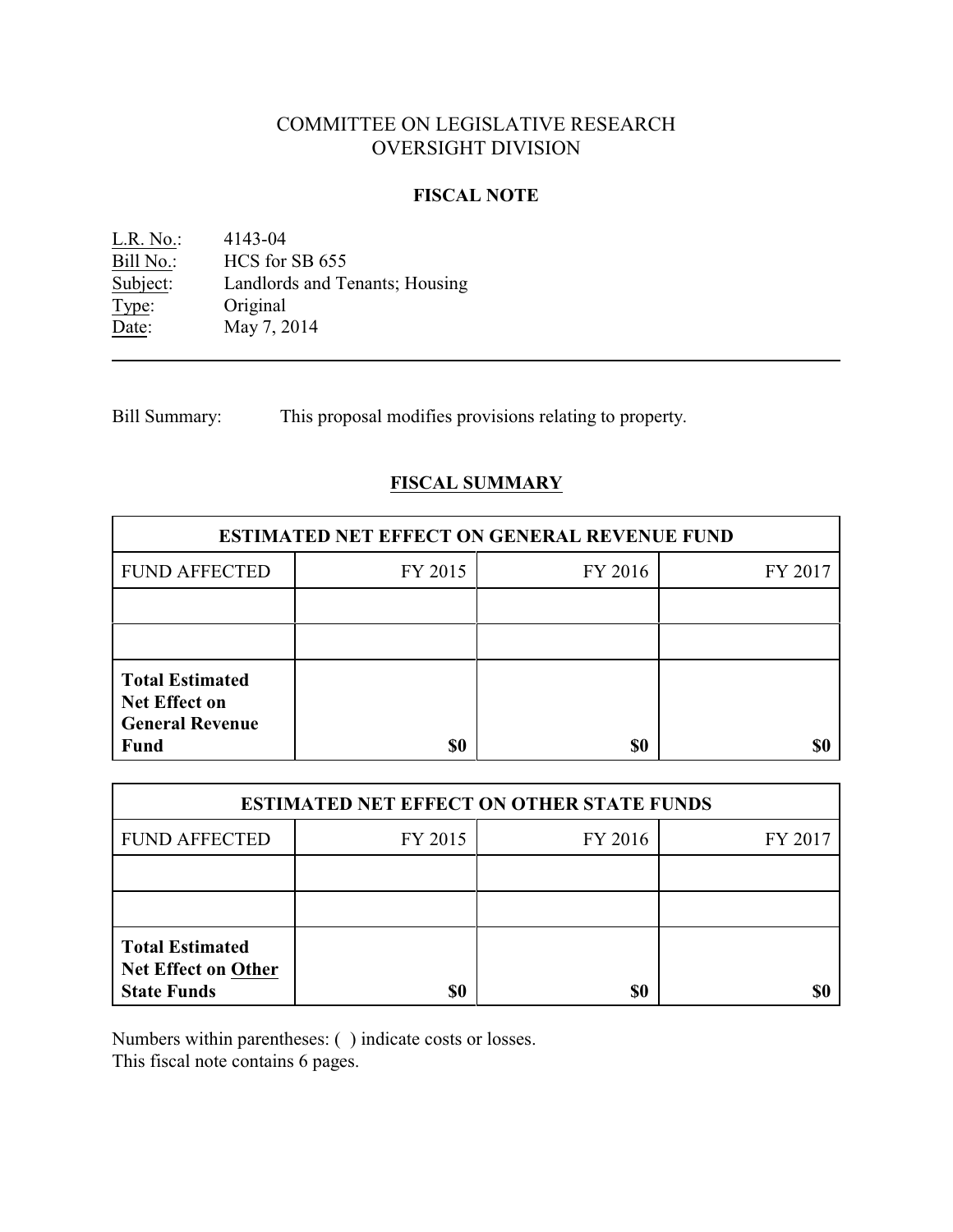L.R. No. 4143-04 Bill No. HCS for SB 655 Page 2 of 6 May 7, 2014

| <b>ESTIMATED NET EFFECT ON FEDERAL FUNDS</b>                               |         |         |         |  |
|----------------------------------------------------------------------------|---------|---------|---------|--|
| <b>FUND AFFECTED</b>                                                       | FY 2015 | FY 2016 | FY 2017 |  |
|                                                                            |         |         |         |  |
|                                                                            |         |         |         |  |
| <b>Total Estimated</b><br><b>Net Effect on All</b><br><b>Federal Funds</b> | \$0     | \$0     |         |  |

| <b>ESTIMATED NET EFFECT ON FULL TIME EQUIVALENT (FTE)</b>    |         |         |         |  |
|--------------------------------------------------------------|---------|---------|---------|--|
| <b>FUND AFFECTED</b>                                         | FY 2015 | FY 2016 | FY 2017 |  |
|                                                              |         |         |         |  |
|                                                              |         |         |         |  |
| <b>Total Estimated</b><br><b>Net Effect on</b><br><b>FTE</b> |         |         |         |  |

 $\Box$  Estimated Total Net Effect on All funds expected to exceed \$100,000 savings or (cost).

 $\Box$  Estimated Net Effect on General Revenue Fund expected to exceed \$100,000 (cost).

| <b>ESTIMATED NET EFFECT ON LOCAL FUNDS</b> |         |         |         |  |
|--------------------------------------------|---------|---------|---------|--|
| FUND AFFECTED                              | FY 2015 | FY 2016 | FY 2017 |  |
| <b>Local Government</b>                    | \$0     | \$0     |         |  |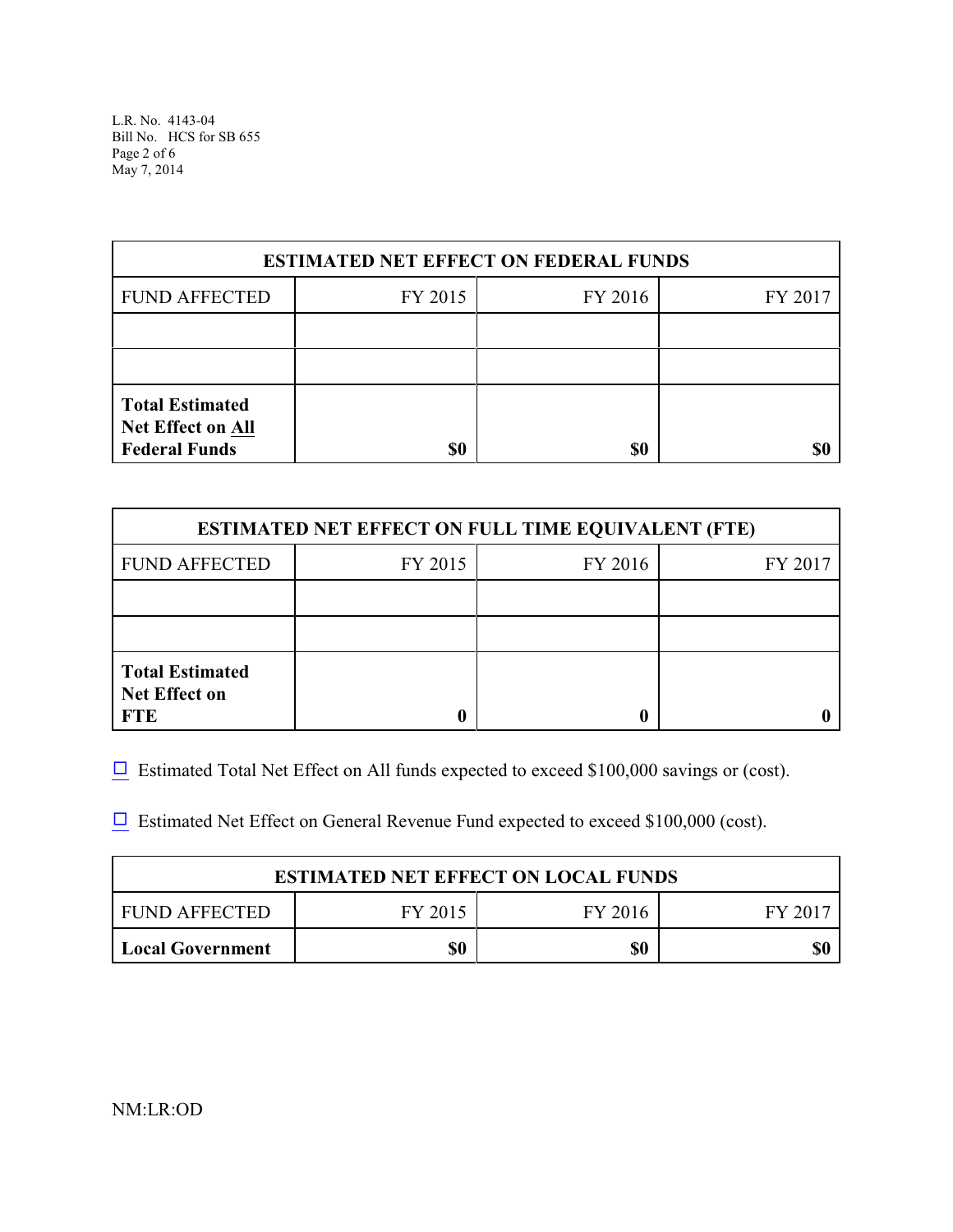L.R. No. 4143-04 Bill No. HCS for SB 655 Page 3 of 6 May 7, 2014

# **FISCAL ANALYSIS**

# ASSUMPTION

### §67.281 - Installation of Fire Sprinklers

Officials at the **Department of Economic Development** assume no fiscal impact to their respective agencies from this proposal.

Officials at the **Department of Public Safety's Division of Fire Safety** assume there is no fiscal impact from this proposal.

In response to similar legislation (SB 672), officials at **St. Louis County** assumed no fiscal impact from this proposal.

Officials at the **City of Columbia** assume there is no fiscal impact from this proposal.

### §§441.005, 441.500, 441.760, 441.770, 569.130 - Who may lawfully occupy rental property

Officials at the **Office of the State Courts Administrator** assume there is no fiscal impact from this proposal.

Officials at the **Missouri Housing Development Commission** assume no fiscal impact from this proposal.

§§512.180, 534.060, 534.350, 534.360, 534.380, 535.030, 535.110, 535.160, 535.170, 535.200, 535.210 - Removes the option for a trial de novo in landlord-tenant actions

In response to similar legislation (HB 1410), officials at the **Office of the Attorney General** assumed that any potential costs arising from this proposal can be absorbed with existing resources.

Officials at the **Office of the State Public Defender** and the **Office of the State Courts Administrator** each assume no fiscal impact to their respective agencies from this proposal.

In response to similar legislation (HB 1410), officials at the **Office of Prosecution Services** assumed no fiscal impact from this proposal. The creation of a new crime creates additional responsibilities for county prosecutors which may in turn result in additional costs which are difficult to determine.

NM:LR:OD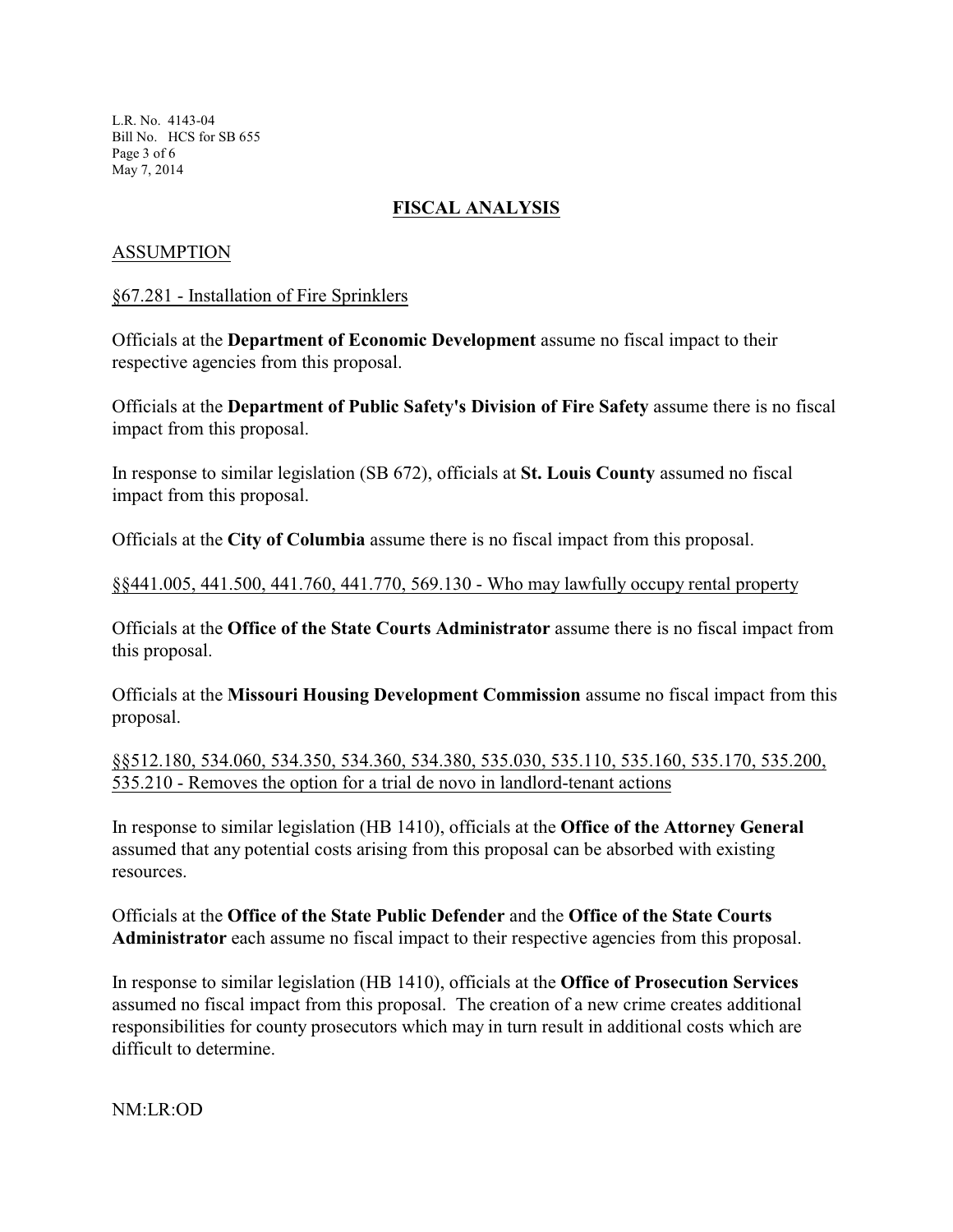L.R. No. 4143-04 Bill No. HCS for SB 655 Page 4 of 6 May 7, 2014

### ASSUMPTION (continued)

In response to similar legislation (HB 1410), officials at the **Columbia Police Department**, the **Jefferson City Police Department**, **Cole County Sheriff's Department**, the **Springfield Police Department** and the **Boone County Sheriff's Department** each assumed no fiscal impact to their respective organizations from this proposal.

In response to similar legislation (HB 1410), officials at the **Office of Sheriff of Jackson County** assumed no fiscal impact from this proposal.

### §516.350 - Allows liens of judgments to be revived

In response to similar legislation (HB 1231), officials at the **Office of the Attorney General (AGO)** assumed that any potential costs arising from this proposal can be absorbed with existing resources. AGO may seek additional appropriations if there is a significant increase in referrals or if the proposal results in significant litigation.

In response to similar legislation (HB 1231), officials at the **Office of Prosecution Services** assumed no fiscal impact from this proposal.

Officials at the **Office of State Courts Administrator** and **Office of the State Public Defender** each assume there is no fiscal impact to their respective organizations from this proposal.

#### Bill as a Whole

Officials at the **City of Kansas City** assume there is no fiscal impact from this proposal.

| FISCAL IMPACT - State Government | FY 2015<br>$(10 \text{ Mo.})$ | FY 2016    | FY 2017                       |
|----------------------------------|-------------------------------|------------|-------------------------------|
|                                  | <u>\$0</u>                    | <u>\$0</u> | $\underline{\underline{\$0}}$ |
| FISCAL IMPACT - Local Government | FY 2015<br>$(10 \text{ Mo.})$ | FY 2016    | FY 2017                       |
|                                  | <u>\$0</u>                    | <u>\$0</u> | <u>\$0</u>                    |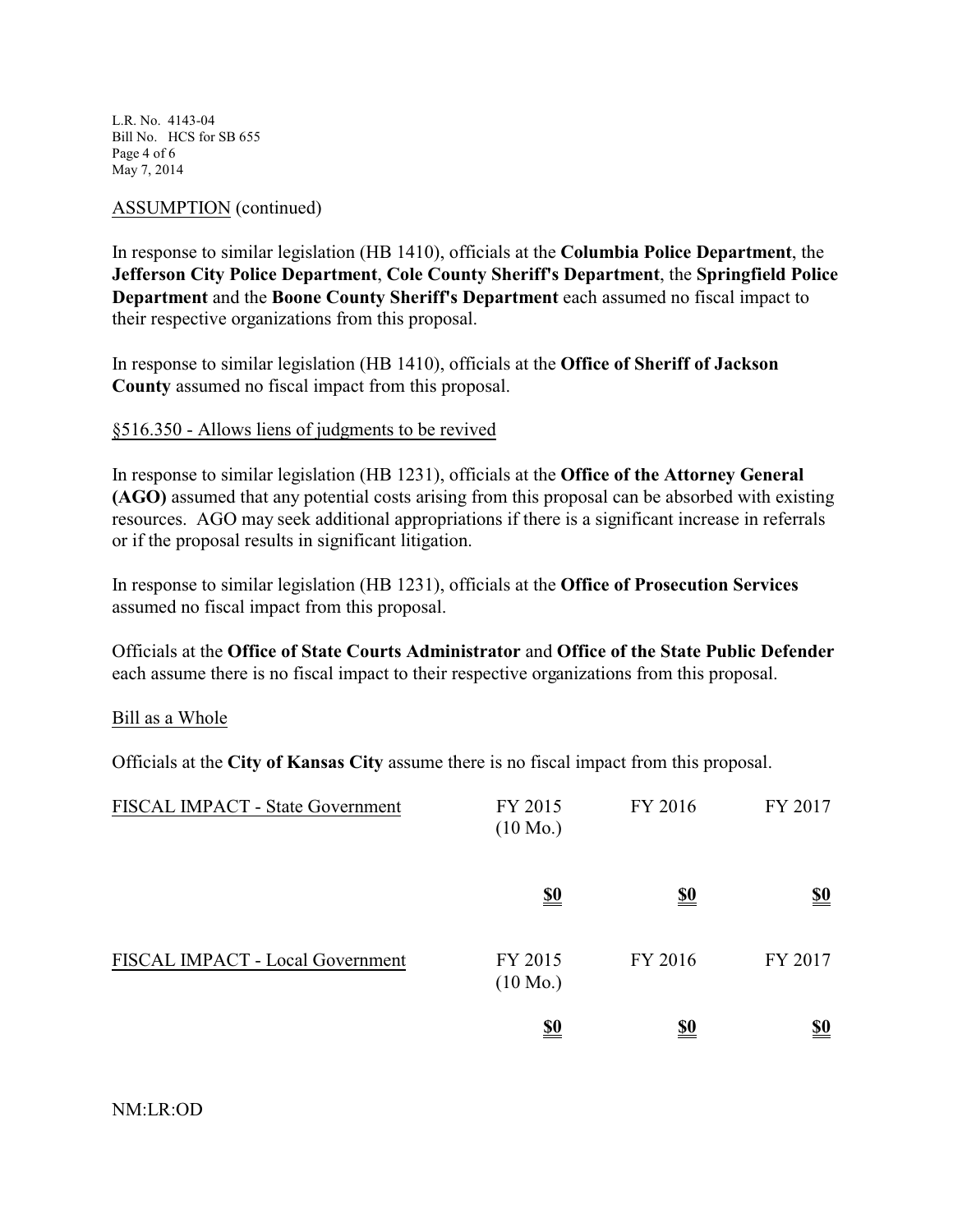L.R. No. 4143-04 Bill No. HCS for SB 655 Page 5 of 6 May 7, 2014

# FISCAL IMPACT - Small Business

There could be a potential positive benefit for small business landlords as a result of this proposal.

# FISCAL DESCRIPTION

The proposed legislation appears to have no direct fiscal impact.

This legislation is not federally mandated, would not duplicate any other program and would not require additional capital improvements or rental space.